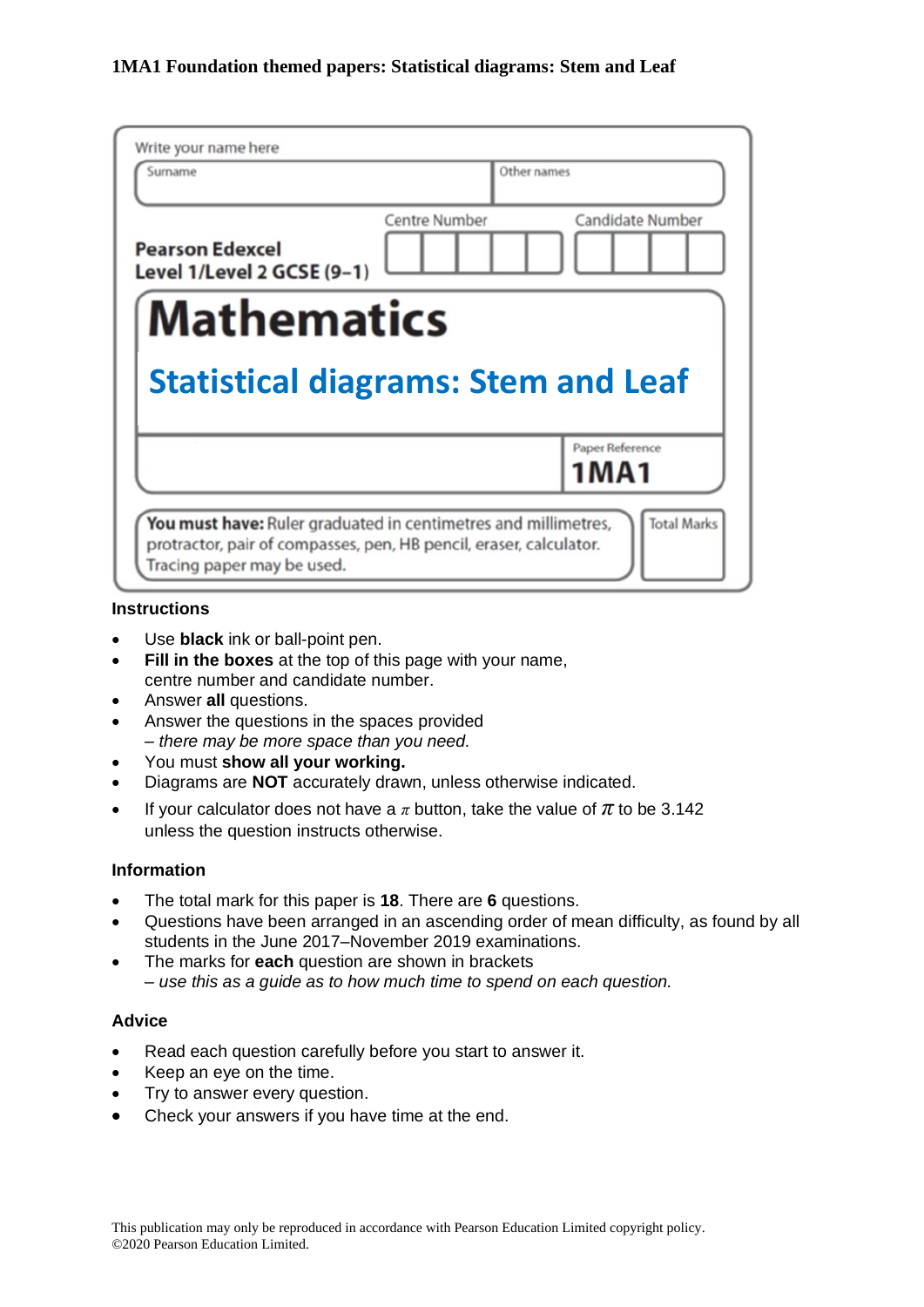| 3               | $\overline{1}$   | $\overline{4}$ | 5 |                     |  |
|-----------------|------------------|----------------|---|---------------------|--|
| $\overline{4}$  | $\boldsymbol{0}$ | 2              |   | $2 \quad 5 \quad 6$ |  |
| 5               | $\mathbf{0}$     | $\mathbf{1}$   |   | 7 7 8 9             |  |
| 6               | 3                | $\overline{4}$ | 5 | 9                   |  |
| $7\phantom{.0}$ | $\mathbf{0}$     | $\overline{4}$ |   |                     |  |

**1** The stem and leaf diagram below gives information about the ages of people in a social club.

Find the range of these ages.

.......................................................years

**(Total for Question 1 is 2 marks)**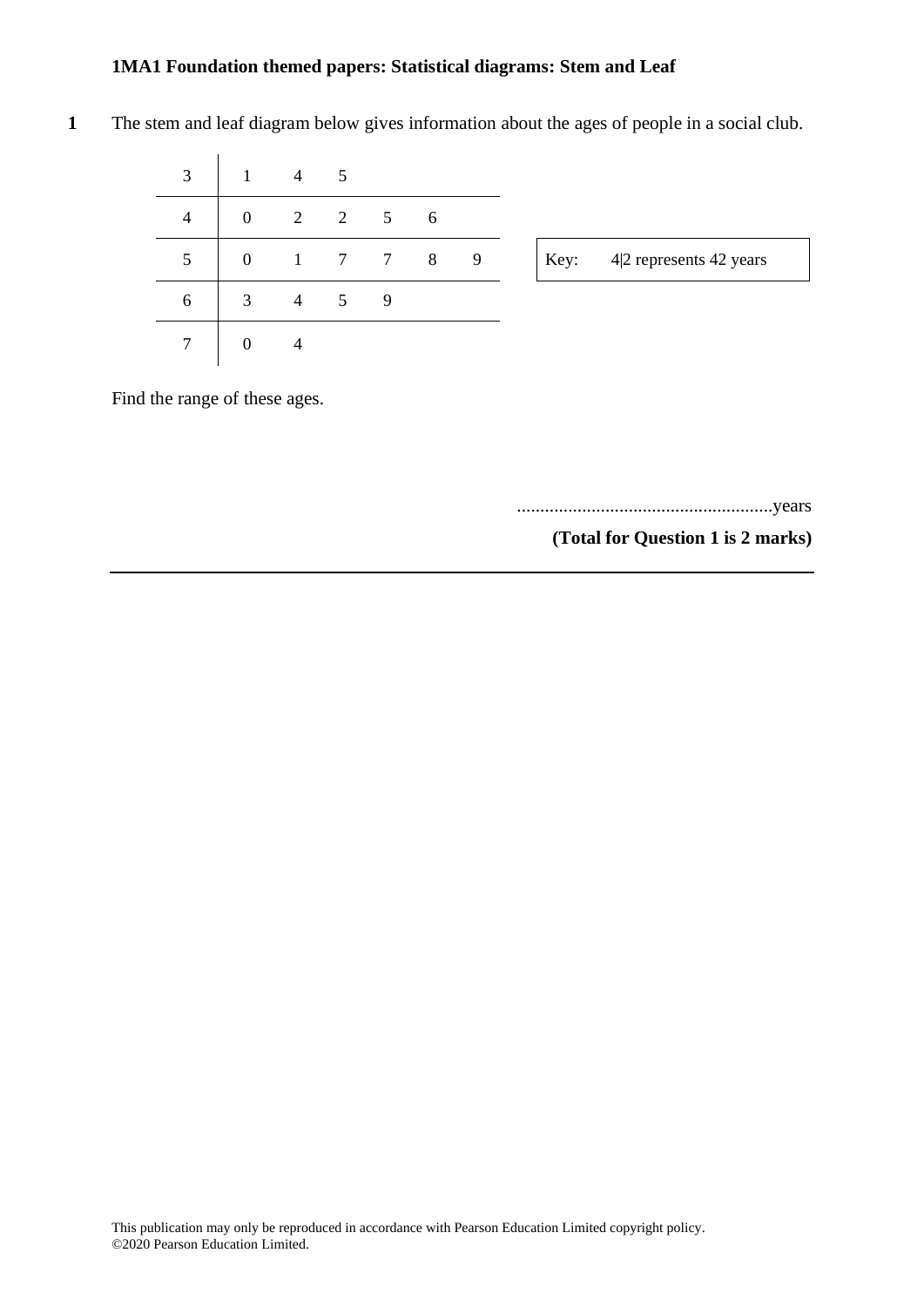**2** Here are the speeds, in kilometres per hour, of 15 cyclists.

| 16 22 34 18 24 |  |  |
|----------------|--|--|
| 22 33 28 19 41 |  |  |
| 23 25 31 40 23 |  |  |

Show this information in a stem and leaf diagram.

**(Total for Question 2 is 3 marks)** 

**\_\_\_\_\_\_\_\_\_\_\_\_\_\_\_\_\_\_\_\_\_\_\_\_\_\_\_\_\_\_\_\_\_\_\_\_\_\_\_\_\_\_\_\_\_\_\_\_\_\_\_\_\_\_\_\_\_\_\_\_\_\_\_\_\_\_\_\_\_\_\_\_\_\_\_**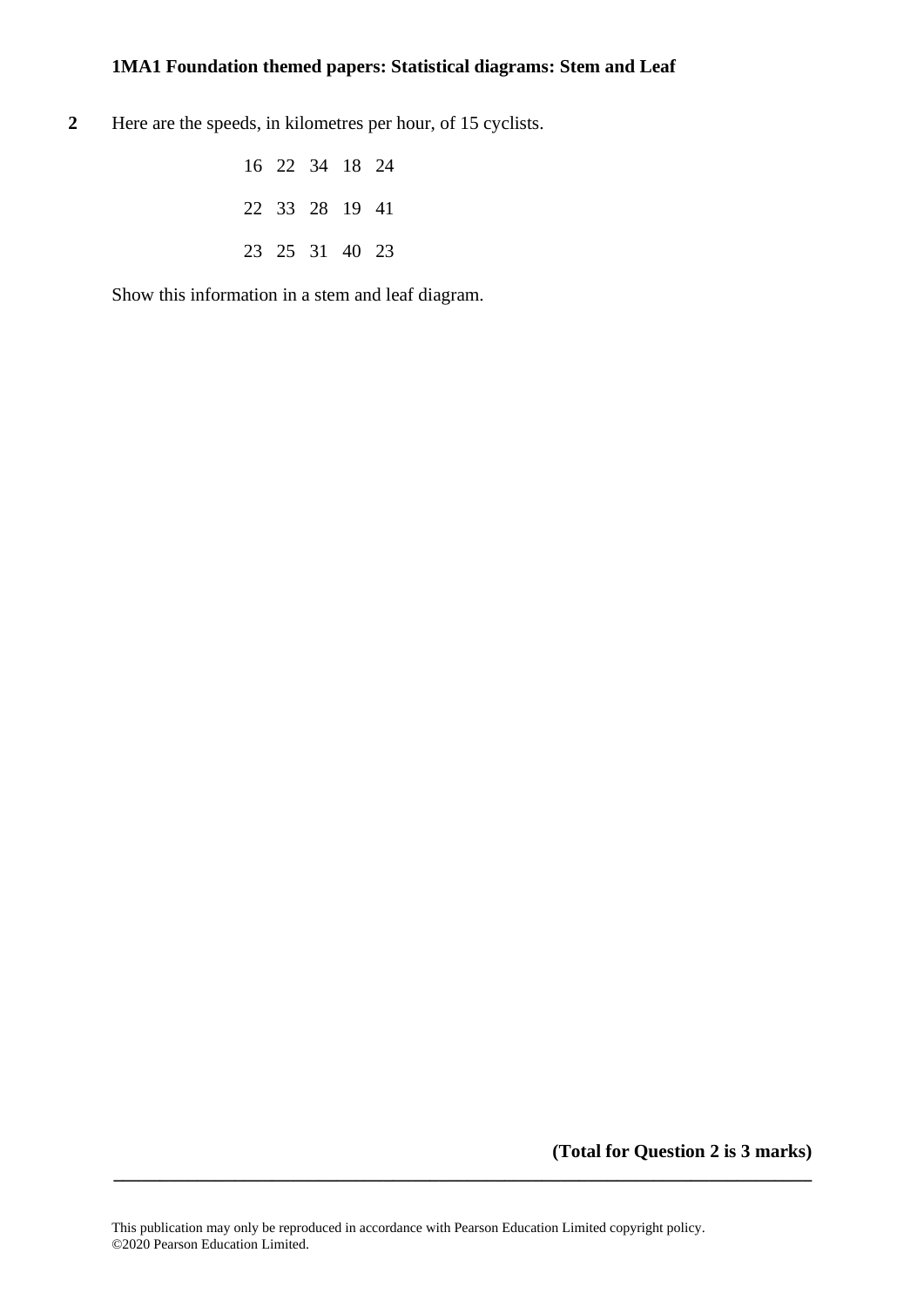| 3 Here are the marks 20 students got in a French test. |  |                               |  |  |  |  |  |  |  |  |
|--------------------------------------------------------|--|-------------------------------|--|--|--|--|--|--|--|--|
|                                                        |  | 76 82 84 69 80 64 70 81 75 91 |  |  |  |  |  |  |  |  |
|                                                        |  | 87 67 80 70 94 76 81 69 71 77 |  |  |  |  |  |  |  |  |

(*a*) Show this information in a stem and leaf diagram.

(**3**)

One of these students is going to be chosen at random. The pass mark in the French test is 71.

Omar writes,

The probability that this student failed the French test is  $\frac{1}{4}$ 4 Omar is wrong.

(*b*) Explain why.

...................................................................................................................................................... ...................................................................................................................................................... (**2**) (**Total for Question 3 is 5 marks**) **\_\_\_\_\_\_\_\_\_\_\_\_\_\_\_\_\_\_\_\_\_\_\_\_\_\_\_\_\_\_\_\_\_\_\_\_\_\_\_\_\_\_\_\_\_\_\_\_\_\_\_\_\_\_\_\_\_\_\_\_\_\_\_\_\_\_\_\_\_\_\_\_\_\_\_**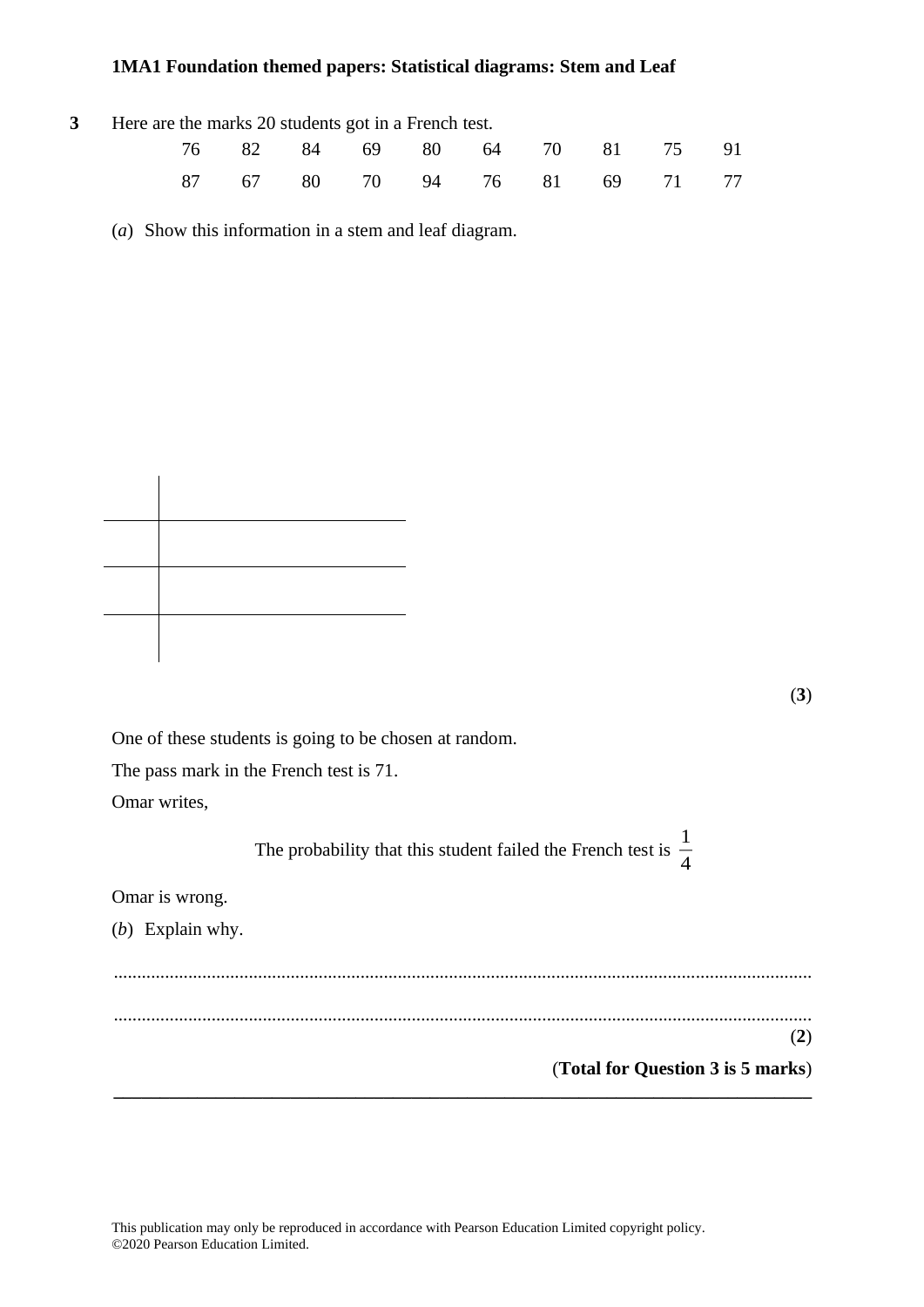**4** The stem and leaf diagram gives information about the heights of 25 students.

|                 |                | $14 \mid 5 \mid 7 \mid 7 \mid 9$ |                     |               |  |  |
|-----------------|----------------|----------------------------------|---------------------|---------------|--|--|
| 15 <sup>1</sup> |                |                                  |                     | 2 2 3 5 6 8   |  |  |
| 16              | $\overline{0}$ |                                  |                     | 1 4 6 7 8 9 0 |  |  |
|                 |                |                                  | $1 \t2 \t2 \t6 \t7$ |               |  |  |
| 18              |                |                                  |                     |               |  |  |

| Key: |                            |  |
|------|----------------------------|--|
|      | $ 14 $ 5 represents 145 cm |  |

(a) Find the median height.

....................................................... cm **(1)**

Chloe says that more than 30% of the 25 students have a height greater than 170 cm.

(b) Is Chloe correct?

You must show how you get your answer.

**(2)**

**(Total for Question 4 is 3 marks)**

**\_\_\_\_\_\_\_\_\_\_\_\_\_\_\_\_\_\_\_\_\_\_\_\_\_\_\_\_\_\_\_\_\_\_\_\_\_\_\_\_\_\_\_\_\_\_\_\_\_\_\_\_\_\_\_\_\_\_\_\_\_\_\_\_\_\_\_\_\_\_\_\_\_\_\_**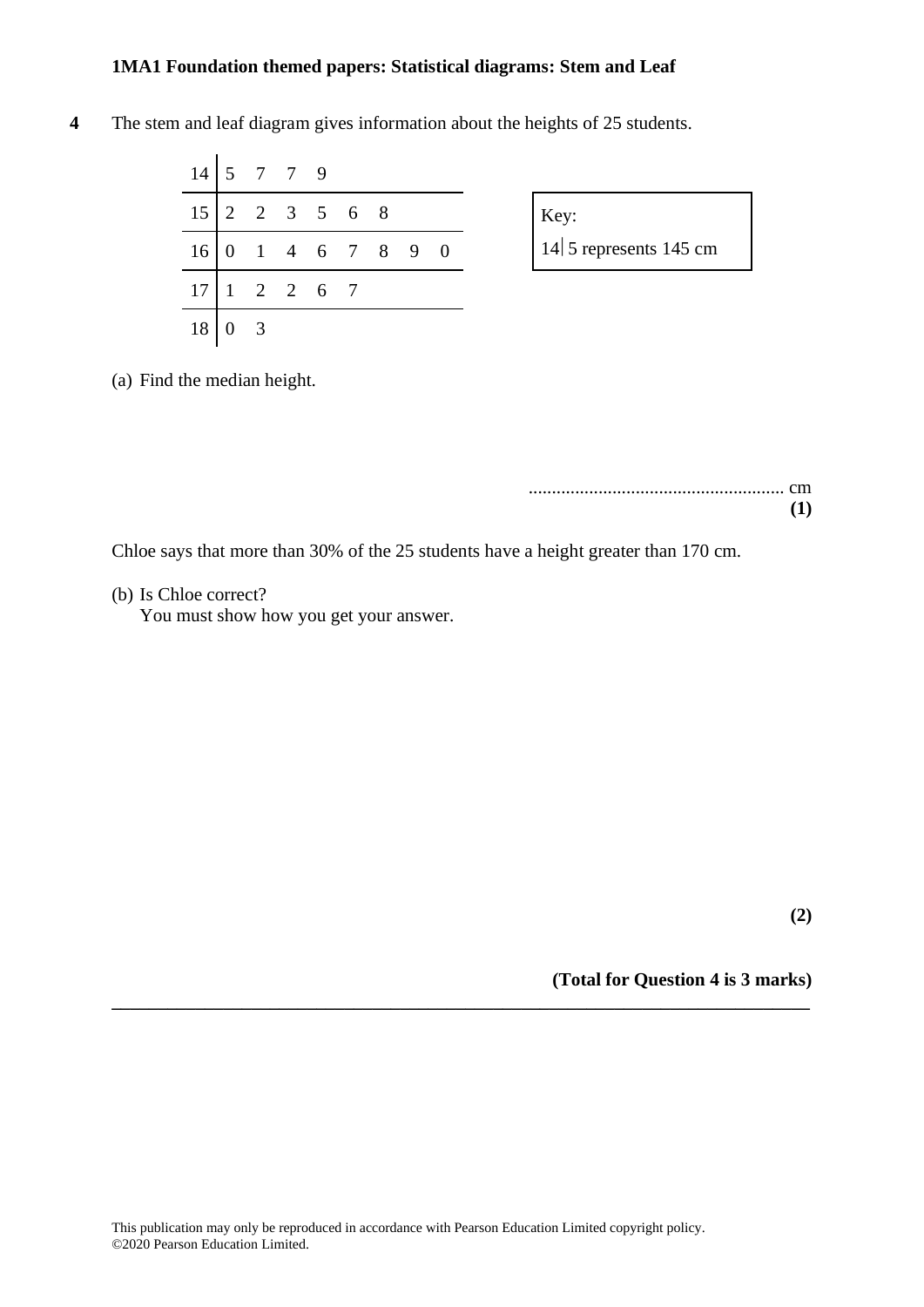

**5** The stem and leaf diagram shows information about the heights, in cm, of the boys in a class.

| 14 | $0 \t 2 \t 9$                            |                     |  |  |  | Key: $15 \mid 1$ represents 151 cm |
|----|------------------------------------------|---------------------|--|--|--|------------------------------------|
| 15 |                                          | $1 \quad 3 \quad 5$ |  |  |  |                                    |
|    |                                          |                     |  |  |  |                                    |
|    |                                          |                     |  |  |  |                                    |
| 18 | $\begin{array}{ccc} & 0 & 1 \end{array}$ |                     |  |  |  |                                    |

(a) Find the median height.

......................................... cm

**(1)**

The girls in the class have a median height of 162 cm. Their heights have a range of 45 cm.

(b) Compare the distribution of the heights of the boys with the distribution of the heights of the girls.

|  |                                   | $\mathbf{2}$ |
|--|-----------------------------------|--------------|
|  | (Total for Question 5 is 3 marks) |              |